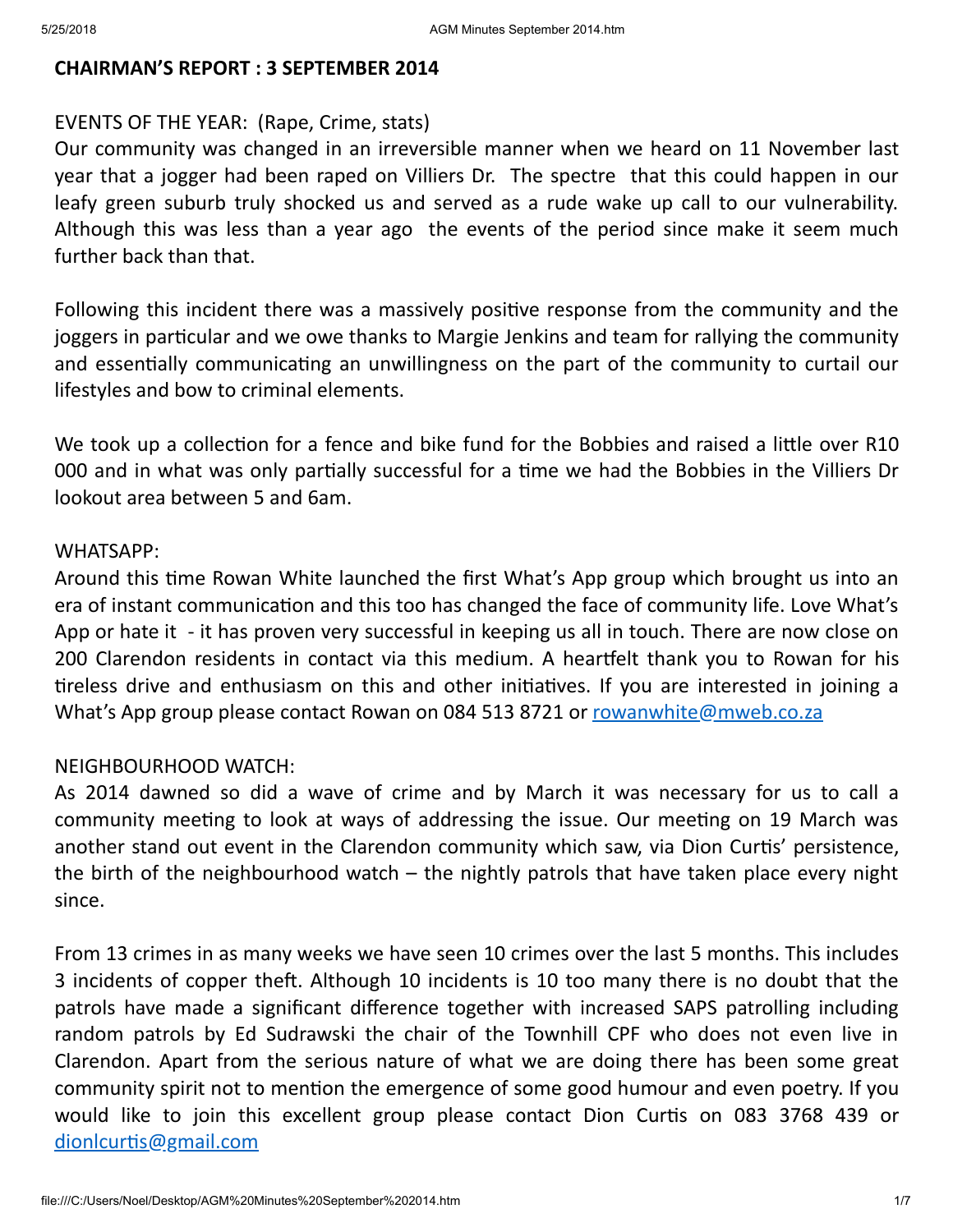### FENCE:

In June and after much consultation part 1 of the Fence went up. Part 1 because the original vision was for a fence across the whole open area of the Villiers Dr lookout. Part 1 saw the two high risk areas on each end of the lookout area fenced off plus some work along the Botanical Gardens boundary. This was done by Craig Wilcocks and the team from Dusi fencing. Craig is a resident and apart from doing a great job also discounted his charge to us. The R10 000 which raised was spent on this and this job built upon the gate put in by Hugh Cocksedge and fence work by Paul Parsons. Thank you to all concerned.

The fence has been positioned so as not to be too much of an eyesore and certainly does not restrict our view. At the same time there is no doubt that anybody try to navigate the fence will come off second best as Craig Wilcocks will tesfy.

A recent review of the area shows that we will benefit from further fencing and we will be investing the remaining R10 000 from Association funds which was earmarked for this purpose in the near future.

Your committee has also been busy developing further strategies to prevent crime. These are :

## SIGNAGE:.

We have recently erected signs. The purpose of these signs is principally deterrent in nature and communicates our ethos which is zero tolerance of crime. Our thanks go to Tarryn White for graphics, Darren Rautenbach for sign writing and Greg Dreyer of Metal Form for the signs themselves.

## CAMERAS:

The camera project has been a long time in development having had its genesis in our security meeting in March or prior. It has taken much research of various options and suppliers but I am pleased to report that we are well on our way to having Cameras operational and you may have seen the poles which have already been put up at the Roberts Taunton intersection. We will be putting a further camera at the top of Taunton nr the Tanner Rd intersection and one also on Villiers Dr. Thanks go to Derek Butler and Rowan White plus input from Kevin Cameron, Dave Griffin and others along the way. A big thank you to all those who responded to the pledge challenge. R41 000 has been collected and a further R35 000 has been allocated from the Association's reserves.

This sum of money will get phase 1 of the camera project in place.

This phase has two objectives namely to be a deterrent and to provide us with a means of follow up should we experience criminal incidents.

The next phase will involve monitoring of cameras in some form.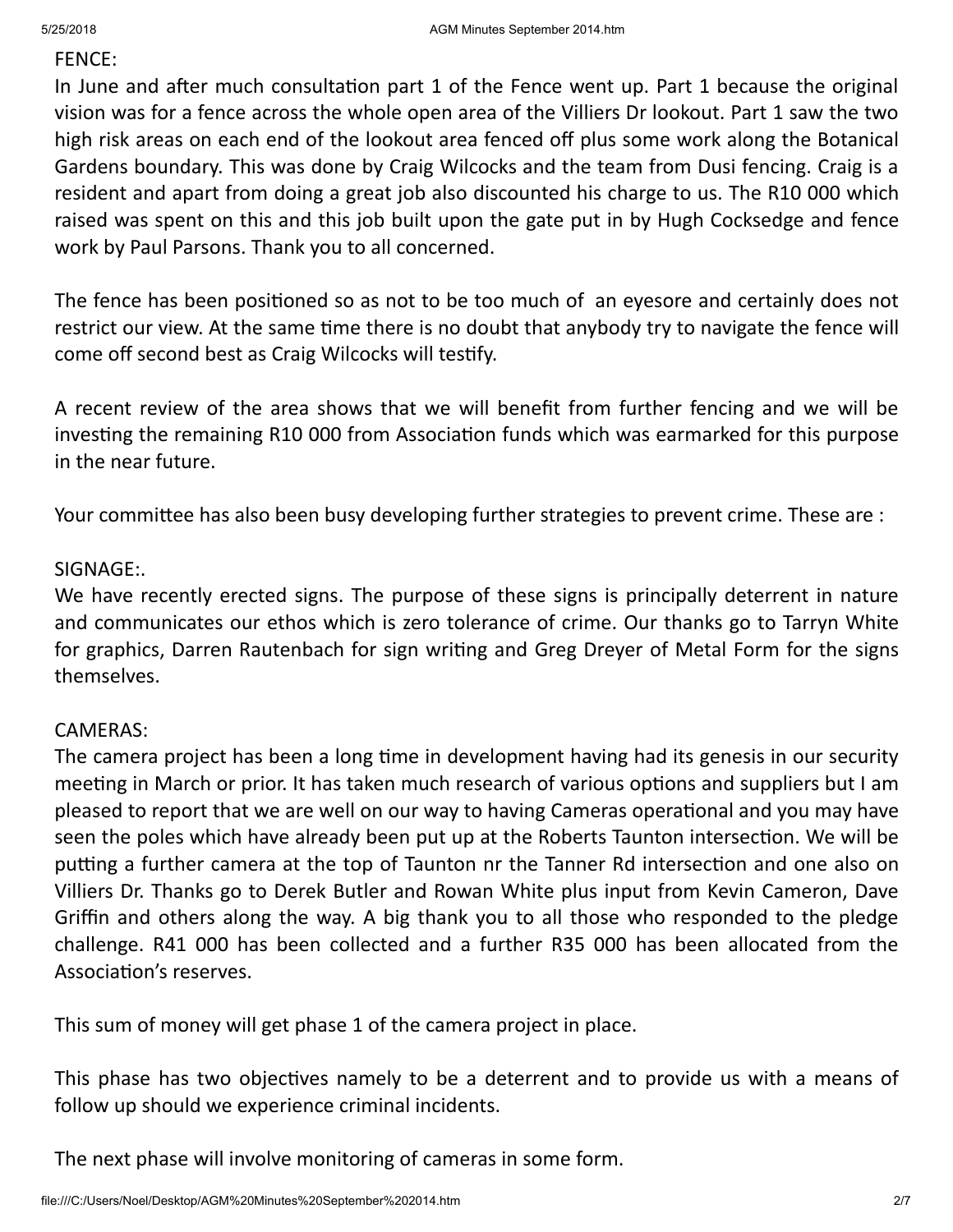The technology we have gone for is well proven practical stuff that gets us on the road. Upgrades could involve wireless links to the cameras which will improve options and also number plate recognition software. The sky is basically the limit on what can be done given sufficient funds. Thanks go to Andrew Booyens, also a Clarendon resident, of VIS.

## WEBSITE:

We are developing a website with help from Dave Griffin of ProsysCom and have reserved the domain clarendoncommunity.org.za this site will enable us to post salient community information and will also allow for membership log in to get access to crime stats and patrol feedback. We envisage a community business directory for members so that we can have Clarendon's version of "local is lekker". There will also be the opportunity for businesses to advertise for a small fee.

## UIP

During the course of this week Rowan White had contact with the head of RTI Victor Chetty about something called Urban Improvement Precincts. Essentially this involves engaging with the local municipality about additional services and possibly substitution of services taken over by a local community. These services then form part of the rates base. This is something we would like to investigate more fully.

# ONGOING INITIATIVES :

# CPF

We are represented on the Townhill Community Policing forum by Derek Butler who is also the vice chair of the resident's committee.

The committee meets once per month and is embarking on a new mode of dealing with crime information. This will be taking the form of crime analysis rather than direct stats which SAPS will not give out. The analysis will hopefully answer the when what type of questions so that we can respond appropriately.

This is not an easy portfolio but it is a critical one for us in maintaining a link with SAPS. A big thank you to Derek for his commitment in this area.

# GARDENS AND CONSERVANCES :

Pam Read and her team are always on the go with one worthwhile cause or another. From the garden at the bottom of Roberts Rd to brushcutting the Villiers Dr lookout. We employ a gardener on a part time basis to assist with this.

Conservancy work has been a quiet but no doubt spring will see some resurgence of activity. It is good to note that we do have something to conserve in Clarendon with duiker, dassies,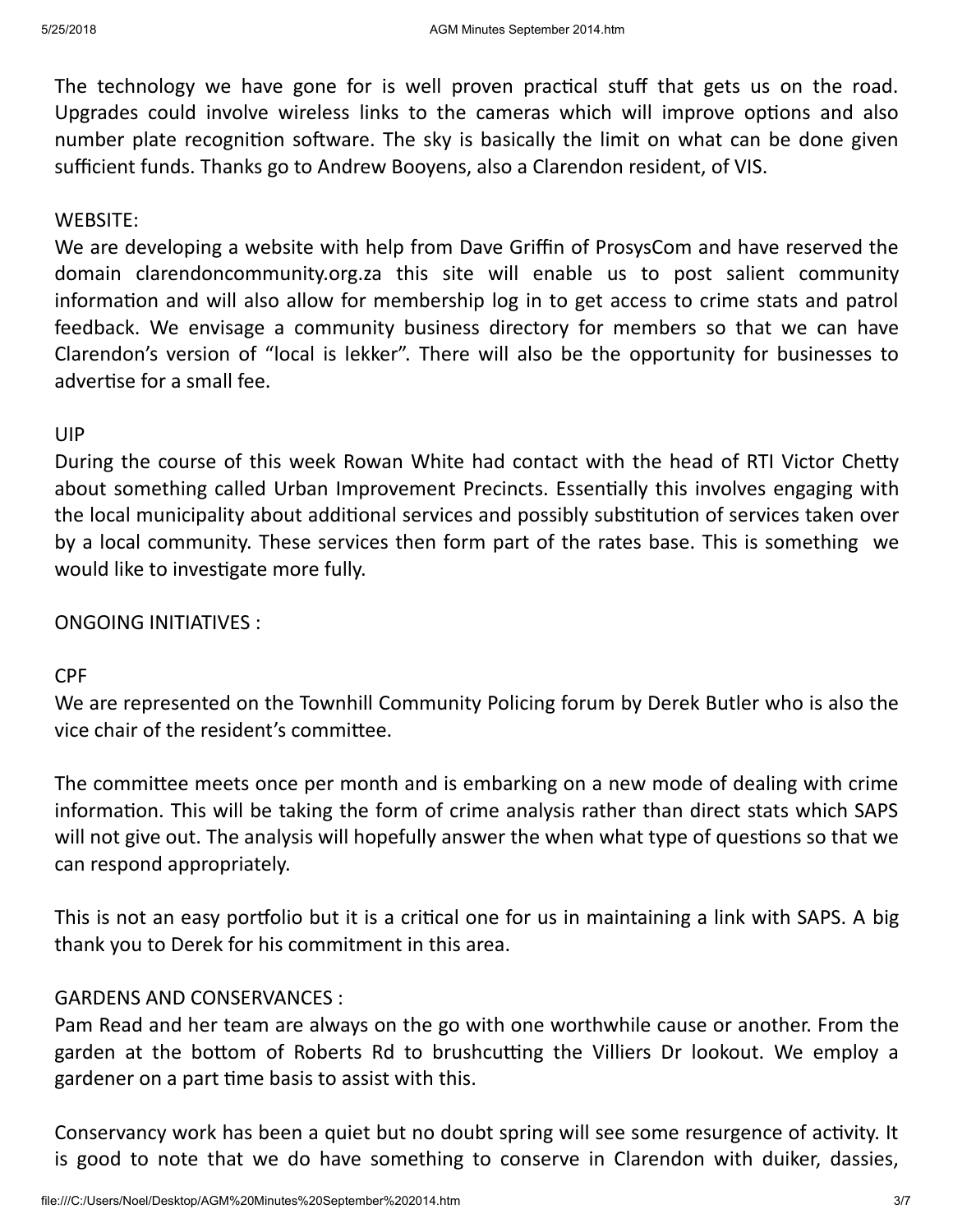bushbuck, bushpigs, porcupine, honey badger, caracal, mongoose numbering among our four legged denizens. There was also the recent spotting of a Narina Trogan along with our more common feathered friends including Wood Owl, Buff spotted flufftail, Crowned eagle, Yellow billed kite, dikkop, and the list goes on.

### SACAN

Hence the concern over recent hunting parties. A contact number via SACAN has been circulated via the What's App groups : 0861672226. We can also recommend joining SACAN – have a look at them on the 'net.

### BOBBIES / SUBSCRIPTIONS :

This leads me on to talking about our Bobbies on the beat but before I do it is important to say something about the association.

The association in the simplest of terms is the co-ordinated effort of the Clarendon community for the good of the community. That is the only reason for its existence. It comprises our residents and is for the residents and needs to be about doing our collective will.

Your committee is committed to moving things forward but ultimately if the committee is not working then we need to make way for whoever is prepared to carry the community forward. As Clarendon residents I don't think anyone can afford to not be part of a collective effort. Rather be part of what is happening and make a difference in influencing your destiny.

I think that many have made the equation LCCA = Bobbies. I hope what I have said thus far would demonstrate that this is not the case. Certainly the Bobbies have been the major application of our membership levy but we need to be applying these funds in whatever manner achieves our objectives.

We have recognized that the Bobbies in their current format need radical change from both a concept and management perspective and there has been a lot of work behind the scenes to determine just what that might be. When we called the community meeting in March we had already met with Magma Security and they quoted us approximately R130 000 pm for a full armed and patrol solution. We subsequently met with other providers and it seemed that there could be a similar service for R65 000pm. We are collecting R28 000pm so R65 000 is still too much. We have considered doing something in house. This is still a possibility but has some complications including employment responsibility. We also need to look at harnessing the many individual home armed response solutions to the broader community service. There is a lot of inefficiency at present. So we have not got a concrete solution yet but we know that car patrols form part of the future together with camera monitoring. This is the next issue to be resolved once cameras are in place.

### SUBSCRIPTIONS – WHATEVER IT TAKES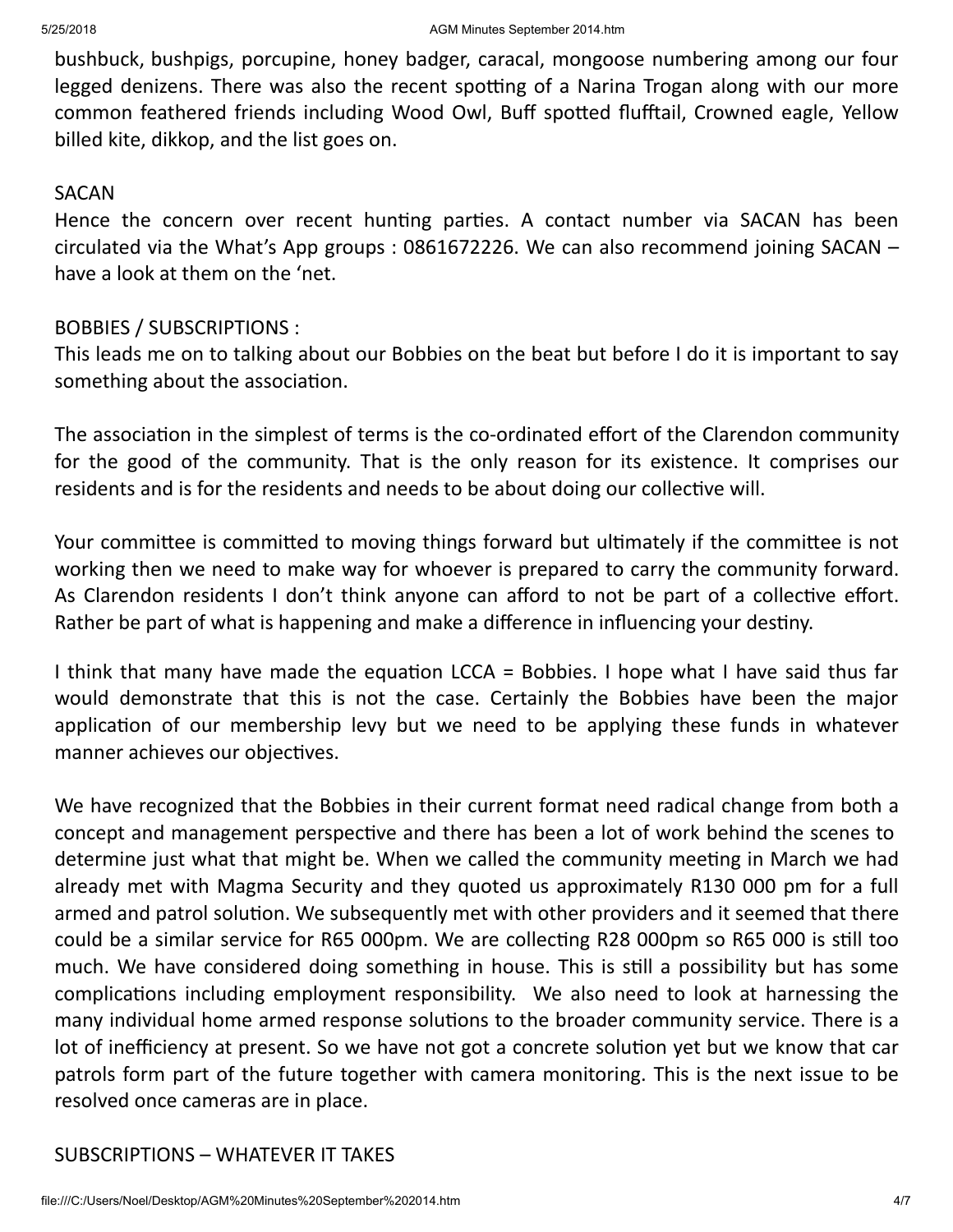What I would therefore like to ask tonight is that in our minds we change the LCCA = Bobbies equation - to LCCA = whatever it takes. On that basis I appeal to any non-members to join the association and pay the R200pm. It is a small price to pay and what we can achieve can only be multiplied by more members. As you will have noted our levies have not only paid for Bobbies but have also made a meaningful contribution to cameras and the fence plus neighbourhood conservancy/gardening.

Our membership base is now 165 out of 320 households which is a shade over 50%. This reflects a fair increase from March this year. Thank you to the new members. We do however need more if we are to implement a proper guarding and monitoring system.

The fact that we raised R10 000 for the fence/bikes earlier this year and then R41 000 for the cameras is fantastic but regarding the cameras at an average pledge of R1000 that is 41 out of 320 households. R320 000 would be handy!!!

SOME CONCLUDING REMARKS:

## FIRSTLY ABOUT CRIME :

Crime is not something unique to Clarendon. Even when we were being picked off earlier in the year I do not believe we were the most crime affected suburb.

The awareness of crime created by better communication is just that  $-$  it is awareness and sometimes one begins to wonder if we live in a crime zone. It is better however to know about what is really happening than to bury our heads in the sand!

Crime unfortunately with our economic and social demographics may get worse.

We don't really have any option but to face these facts and make ourselves a difficult target.

I am pleased to say that there is a core of residents who are not going to take things lying down

So we need to tackle this on two levels : Corporately, which is what the association is all about and individually.

As individuals we need to sort out our own house and garden security. Chief among these are having an alarm and setting it. Having good garden lighting. The night patrols have made it very clear who is the easy target by lack of lights.

We also need to monitor workers in the area  $-$  particularly builders and any contract workers. These workers need to have ID's recorded or photos taken as there is a very strong link between such workers and subsequent crime.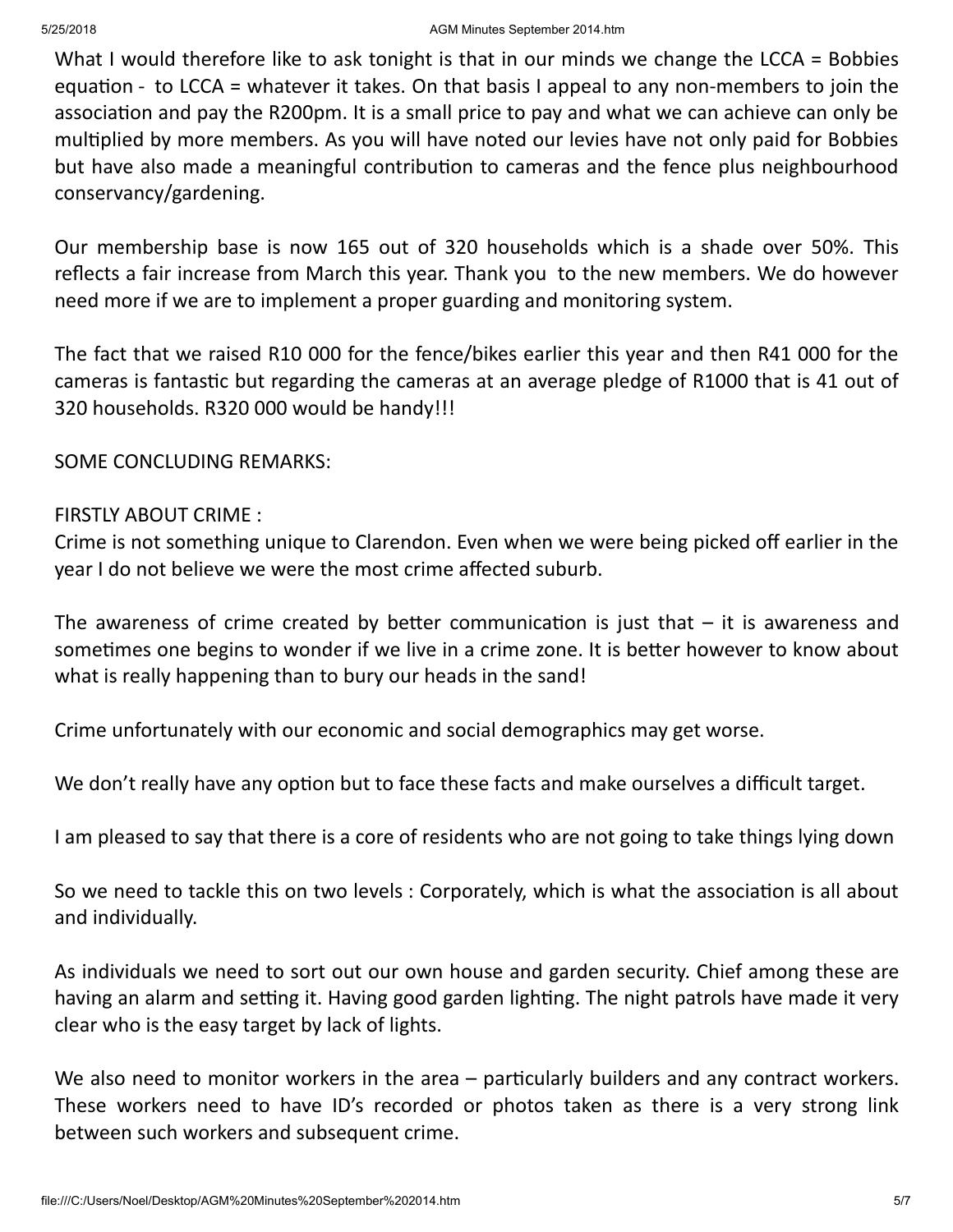## NAME CHANGED :

We would like to change our name from Lower Clarendon Community Association to Clarendon Community Association to reflect the broader geography of our members.

Inclusion of Clarendon Ridge Community Association and Clarendon "West".

We are discussing the potential synergies of joining with the above areas. We already are working jointly on neighbourhood watch patrols. This is something that will unfold over the weeks and months ahead.

THANKS :

Firstly I would like to express thanks to our members for their support and contributions financially as as well as suggestions

Then I would like to thank the AGM team headed by Pam and Jim Read – Chris Withers, Marlene Daly, Julia van Heerden, Karen Rosenberg, Rob van Heerden for his free lance and free ranging signs, Craig Backhouse of CPW for the great fliers and posters.

On the food front :Oscars, Oscars deli, Pizzology, Adele from Olive Tree and residents Petro Walshaw, Pam Cockroft, Jenny Du Plessis, Kiam Germiquet, Jackie Hart, Sally Seager, the Whites, Steve Crosly and I suspect others too - thank you!

FINALLY THE COMMITTEE :

You have been served faithfully by your street representatives :

Rouen Bruni on Taunton Rd, Steve Crosly on Fettes, the Ushers Charlotte and Andrew on Altair, Chris Whithers Kitchener, Ian and Sherrell Michie Moreland and Centenary, John and Jane Kassner Kitchener, Marlene Daly Kitchener, Craig Smith and Greg Bissett Somers, Chris Halford Lower Roberts, Jim and Pam Read Upper Villiers and Gloucester – a big thank you.

We are in need of folk to represent Upper Roberts and Lower Taunton. If you can help please let Pam or me know. I cover Wavell and Wellington.

You have also been well served by the portfolio heads whom I have already mentioned as we have covered the various areas. I need however to mention Jim Read who has diligently served us in monitoring Bobbies and Dylan Horn our Treasurer who has been incredibly efficient and an absolute stalwart. Thanks to Jim and Dylan.

Finally I would like to express a special vote of thanks personally and on behalf of Clarendon to two pillars in our community Jim and Pam Read. Clarendon is truly a better place because of you!!